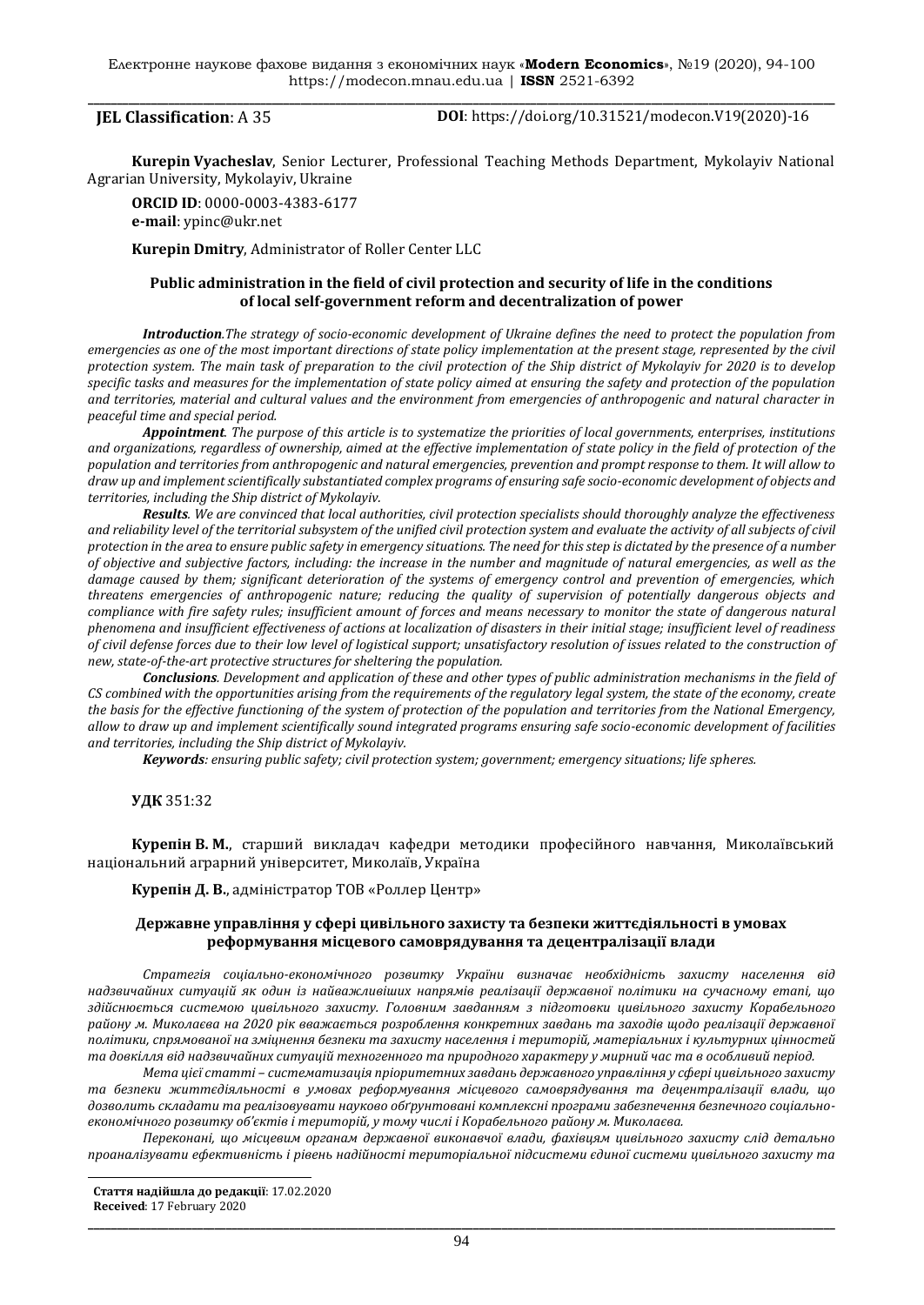**\_\_\_\_\_\_\_\_\_\_\_\_\_\_\_\_\_\_\_\_\_\_\_\_\_\_\_\_\_\_\_\_\_\_\_\_\_\_\_\_\_\_\_\_\_\_\_\_\_\_\_\_\_\_\_\_\_\_\_\_\_\_\_\_\_\_\_\_\_\_\_\_\_\_\_\_\_\_\_\_\_\_\_\_\_\_\_\_\_\_\_\_\_\_\_\_\_\_\_\_\_\_\_\_\_\_\_\_\_\_\_\_\_\_\_\_\_\_\_\_\_\_\_\_\_\_\_\_\_\_** *дати оцінку діяльності усім суб'єктам сфери цивільного захисту району по зміцненню безпеки населення в умовах надзвичайних ситуацій. Необхідність цього кроку продиктована наявністю ряду об'єктивних і суб'єктивних чинників, серед яких: зростання кількості та масштабів надзвичайних ситуацій природного характеру, а також шкоди від них; значна зношеність систем аварійного контролю та запобігання надзвичайних ситуацій, що загрожує виникненням надзвичайних ситуацій техногенного характеру; зниження якості нагляду за станом потенційно небезпечних об'єктів та дотриманням правил пожежної безпеки; недостатня кількість сил і засобів, необхідних для спостереження за станом небезпечних природних явищ і недостатня ефективність дій при локалізації лих в їх початковій стадії; недостатній рівень готовності сил цивільного захисту через низький рівень їх матеріально-технічного забезпечення; незадовільне розв'язання питань, пов'язаних з будівництвом нових, станом наявних захисних споруд для укриття населення.*

*Розробка і застосування вказаних і інших видів механізмів державного управління у сфері цивільного захисту у поєднанні з можливостями, що базуються на вимогах нормативної правової системи, стану економіки, створюють базу для ефективного функціонування системи захисту населення і територій від надзвичайних ситуацій, дозволяють складати і реалізовувати науково обґрунтовані комплексні програми забезпечення безпечного соціально-економічного розвитку об'єктів і територій, у тому числі і Корабельного району м. Миколаєва.*

*Ключові слова: забезпечення безпеки населення; система цивільного захисту; органи управління; надзвичайні ситуації.*

**Formulation of the problem.** The strategy of socioeconomic development of Ukraine defines the need to protect the population from emergencies as one of the most important directions of state policy implementation at the present stage, represented by the civil protection system. Local authorities, civil protection specialists should analyze in detail the effectiveness and reliability level of the territorial subsystem of the unified civil protection system and evaluate the activity of all subjects of civil protection in the area to ensure public safety in emergency situations [1]. According to the analysis, to develop specific tasks and measures for the implementation of the state policy aimed at ensuring the safety and protection of the population and territories, material and cultural values and the environment from technogenic and natural emergencies in peacetime and in a special period.

More than ever, there is a high likelihood of risks to the safety of life of the population, in particular, due to natural and man-made emergencies and fires. The forecast shows that they can pose a great threat to the population, objects of economy, territories, can lead to great material losses, have long lasting environmental and social consequences. The need to ensure that the civil defense system is ready in the event of possible natural and manmade emergencies is beyond doubt. The relevance of research aimed at improving public policy in the field of civil protection in accordance with the requirements of modernity, efficiency and level of reliability of the territorial subsystem of a single civil protection system for ensuring public safety in emergency situations is determined and determined.

**Analysis of recent research and publications**. Establishment and construction of a modern Europeantype public administration system in Ukraine (decentralization of power) through ratification by the Verkhovna Rada of Ukraine on July 15, 1997 of the European Charter of Local Self-Government has enshrined the fundamental principles of organization and functioning of local self-government, obliged Ukraine to join the international standard. The Strategy of Reforming the State Civil Protection Administration approved by the

Cabinet of Ministers is being implemented in Ukraine, the implementation of which is envisaged for the years 2017- 2020. The distribution of power during the implementation of civil protection measures of the population and territories at the central and regional levels; changes in the territorial organization of power in Ukraine, reform of local self-government and decentralization of power; interaction of functional and territorial subsystems of the unified state system of civil protection in case of emergencies, etc are specified.

In accordance with the requirements of the current legislation and the planned reform of the State Emergency Service of Ukraine, a simple and logical system of local self-government should be created, capable of ensuring a comfortable and safe life for citizens [3]. Public administration issues in the field of civil protection and life safety in the context of local self-government reform and decentralization of power were investigated in the scientific papers and articles by S. Andreev, V. Bakumenko, V. Bodelan, P. Volyansky, O. Vyshnevskaya, Y. Drevalya, L. Zhukov, Y. Korolyuk, V. Kostenko, V. Mikhailuk, E. Romanchenko, V. Sadkovo, A. Semenchenko, O. Trush, O. Fedorchak, I. Shpilev and others.

Scientists and practitioners have focused on the functions and tasks of state civil protection systems, their organizational structures, specific mechanisms of implementation of certain civil protection measures at different administrative and territorial levels. At the same time, the effects of technogenic and natural emergencies on the formation and operation of state-level civil protection systems are poorly understood. The research on this issue is fragmentary, and the nature of the scientific results obtained by the authors regarding the problems of functioning of the unified state system of civil protection does not allow to draw a more or less complete picture of this problem.

**Formulation of research goals.** The purpose of this article is to systematize the priorities of local governments, enterprises, institutions and organizations, regardless of ownership, aimed at the effective implementation of state policy in the field of protection of the population and territories from anthropogenic and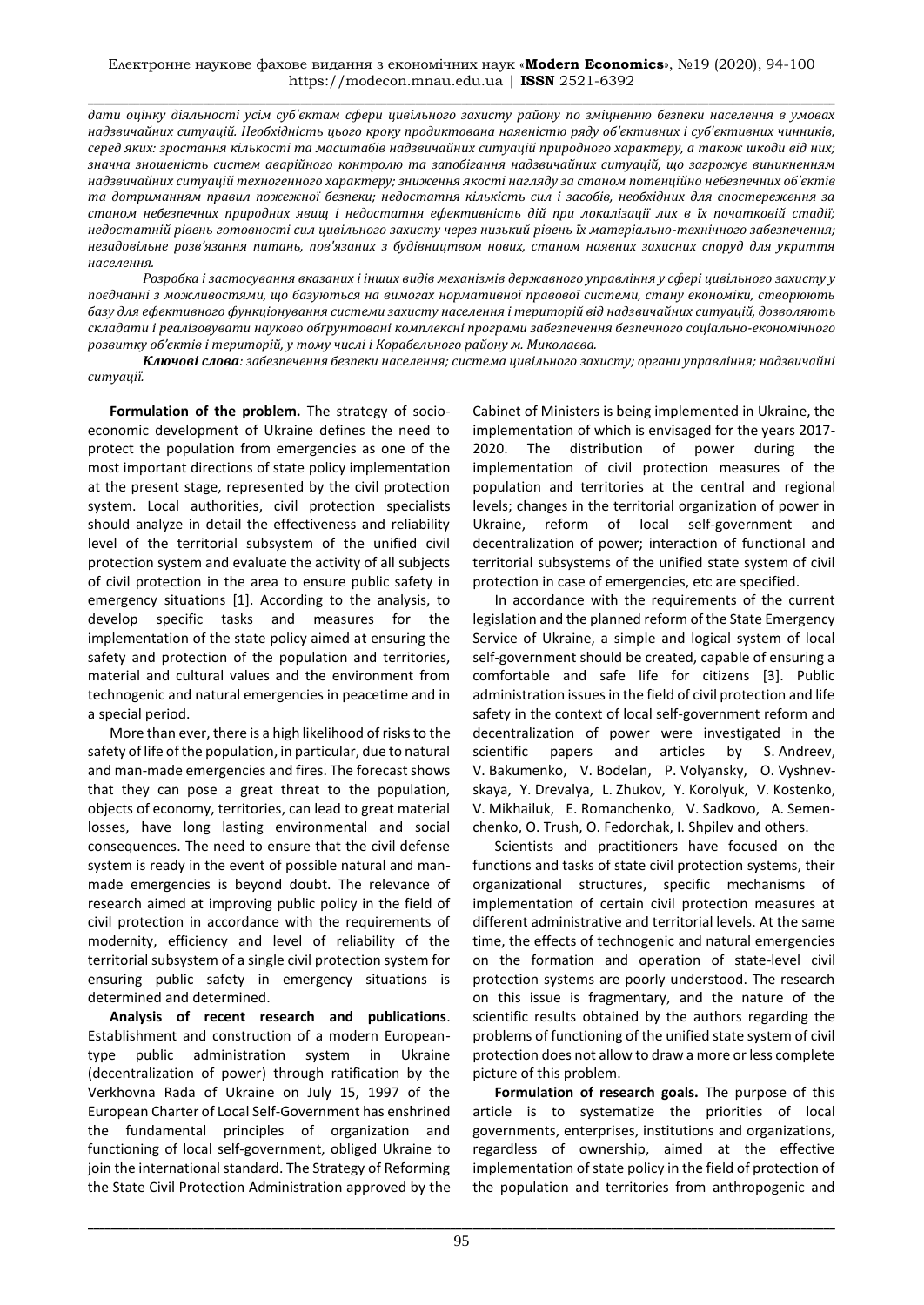natural emergencies, prevention and prompt response to them. It will allow to draw up and implement scientifically substantiated complex programs of ensuring safe socioeconomic development of objects and territories, including the Ship district of Mykolayiv.

**Outline of the main research material.** Sustainable socio-economic development of the territorial community and increasing the well-being of its population are almost impossible without addressing the issues of human life safety and protection against emergencies. Protection of the population, territories, environment and property from emergencies by preventing such situations, eliminating their consequences and providing assistance to the victims in peacetime and during a special period is created by a unified state system of civil protection within the functional, territorial systems and their links [4 ]. It implements the state policy in the field of civil protection.

Under the state administration on protection of the population, territories and environment from technogenic and natural emergencies it is proposed to consider as activities of bodies and institutions of all branches of state power that influence the interaction of functional and territorial subsystems of the unified state system of civil protection in case of emergencies. The state policy of Ukraine in the field of local self-government is, first of all, based on the interests of residents of territorial communities and provides for radical changes and systemic reforms, decentralization of power, that is, transfer from the bodies of executive power to the bodies of local self-government a considerable part of powers, resources and responsibilities [2].

One of the priority tasks of local self-government bodies, enterprises, institutions and organizations, regardless of ownership and subordination, is the implementation of measures aimed at the effective implementation of state policy in the field of protection of the population and territories from emergencies of manmade and natural character, prevention and prompt response to them.

Ensuring the implementation of state policy in the field of civil protection at the regional level is carried out by the territorial subsystem of a unified state system of civil protection, which includes links of united territorial communities [5]. When talking about the unit of the integrated territorial subsystem, it must ensure the establishment and operation of civil protection management and defense forces. Accordingly, the chairman of the united territorial community becomes the head of the unit of the united territorial community of the territorial subsystem of the unified state civil protection

system. This link should provide information and information to the public about the threat and emergencies, shelter the population in protective structures of civil protection, its evacuation to safe areas, accommodation, provision of livelihoods of victims of emergencies, the organization of emergency response and liquidation. These are the main tasks of the united territorial communities in the field of civil protection.

The main efforts in realization of the main task of the Administration of the Ship district of the Mykolayiv City council focus on: providing readiness for actions of bodies of management of civil protection forces of area, the city link of the Mykolayiv territorial subsystem of the uniform state system of civil protection; conducting preventive measures in the field of population protection, man-made and fire safety, in order to reduce the risks of emergencies and reduce human and material losses; development of the created potential of population protection means, accumulation of material reserves intended for the prevention and elimination of emergencies; development and implementation of measures aimed at accident-free functioning of potentially dangerous objects, systems of life support of the Ship district of Mykolayiv.

Today it is clear to everyone that sustainable development of the country can be achieved not so much by eliminating the consequences of natural and manmade emergencies, but, first of all, by their timely forecasting and prevention [6]. The implementation of such a strategy requires the widespread adoption of methods and means of forecasting and preventing emergencies, and, above all, assessing the risk of their occurrence, developing preventive measures and ensuring preparedness for them. Features of application of precautionary measures to bring to the population signals and notices of civil protection management bodies in the Ship district of Mykolayiv about threat or occurrence of emergency situations, dangerous events are summarized in table 1.

The operational readiness of the urban parts of the territorial subsystem of the single state civil protection system includes the organized export (export) of the population from an emergency zone or zone of possible harm in the event of imminent threat to his life and causing harm to health; placement of the population outside the emergency areas; Organized removal of material and cultural property if there is a risk of damage or destruction [1]. Features of application of measures on evacuation of the population, material values of the Ship district of Mykolayiv are summarized in table 2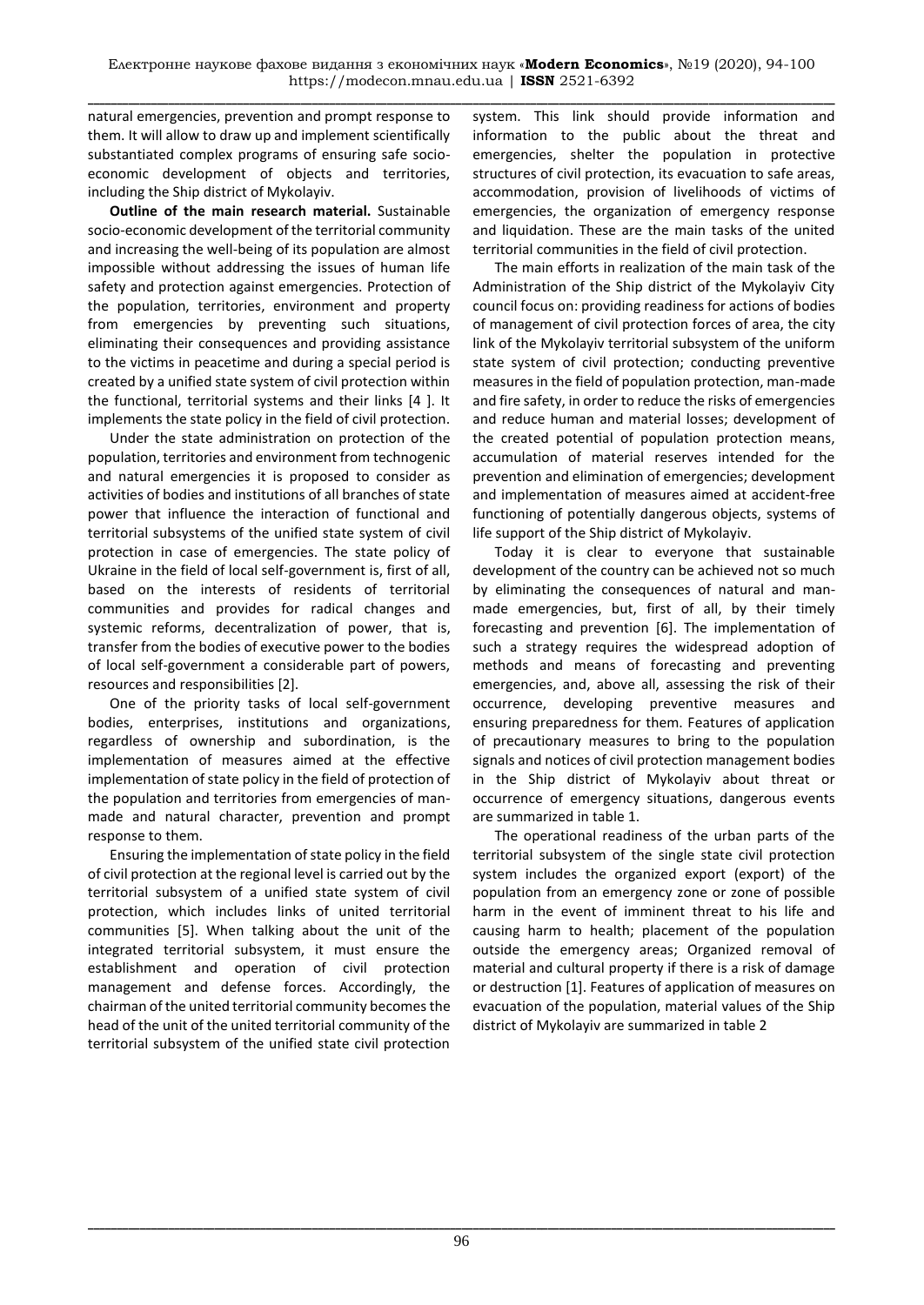| Conditions of the situation                                                     | List of practical works                                                                                                                                                                                                                                                                                                                                                                                                                                                                                                                                                                                                                                                                                                                                                                                                                                                                                                                                                                                                                                                                      |
|---------------------------------------------------------------------------------|----------------------------------------------------------------------------------------------------------------------------------------------------------------------------------------------------------------------------------------------------------------------------------------------------------------------------------------------------------------------------------------------------------------------------------------------------------------------------------------------------------------------------------------------------------------------------------------------------------------------------------------------------------------------------------------------------------------------------------------------------------------------------------------------------------------------------------------------------------------------------------------------------------------------------------------------------------------------------------------------------------------------------------------------------------------------------------------------|
| During the threat of<br>emergencies, dangerous events                           | 1. Review and clarify the Emergency Response Plans and other documents regarding the<br>organization and carrying out of the notification of threat or emergencies occurrence,<br>dangerous events. Make changes to the artists.<br>2. To check and to clarify the list of officials of public authorities, operational-duty and<br>dispatch services, heads of enterprises, institutions and organizations for centralized<br>notification, determining the order of their notification.<br>3. Organize the verification of the technical readiness (efficiency) of alert systems.<br>4. Take measures to inform the population, which cannot be notified by technical means.<br>5. Take measures to apply alternative means of alert in case of failure of technical means<br>of alert.<br>6. Organize a check on the readiness of the operational duty and dispatch services for<br>the implementation of the process of notification of threats or emergencies, dangerous<br>events.<br>7. If necessary, take measures regarding additional equipment of settlements by<br>loudspeakers. |
| During emergencies, dangerous<br>events                                         | 1. Organize the recovery of the alert system (after the active phase of an emergency, a<br>dangerous event).<br>2. Organize control over the implementation of the notification of the beginning of an<br>emergency, a dangerous event.                                                                                                                                                                                                                                                                                                                                                                                                                                                                                                                                                                                                                                                                                                                                                                                                                                                      |
| During the recovery period<br>after the end of emergencies,<br>dangerous events | 1. Organize a review and evaluate the state of alert systems, take measures to restore it.<br>2. Organize an analysis of the operation of the emergency alert system, a dangerous<br>event, as a result of which measures should be taken to improve it.                                                                                                                                                                                                                                                                                                                                                                                                                                                                                                                                                                                                                                                                                                                                                                                                                                     |

#### **\_\_\_\_\_\_\_\_\_\_\_\_\_\_\_\_\_\_\_\_\_\_\_\_\_\_\_\_\_\_\_\_\_\_\_\_\_\_\_\_\_\_\_\_\_\_\_\_\_\_\_\_\_\_\_\_\_\_\_\_\_\_\_\_\_\_\_\_\_\_\_\_\_\_\_\_\_\_\_\_\_\_\_\_\_\_\_\_\_\_\_\_\_\_\_\_\_\_\_\_\_\_\_\_\_\_\_\_\_\_\_\_\_\_\_\_\_\_\_\_\_\_\_\_\_\_\_\_\_\_** Table 1 **Bringing to the population signals and messages of civil protection management bodies in the Ship district of Mykolayiv about threat or occurrence of emergency situations, dangerous events**

*Source: created and supplemented by author based on materials [1]*

#### Table 2 **Features of application of measures on evacuation of the population, material values of the Ship district of Mykolayiv by civil protection forces of administration of the Ship district of the Mykolayiv City Council of a city link of the Mykolayiv territorial subsystem of the uniform state system of civil protection**

| Conditions of the situation                                                                   | List of practical works                                                                                                                                                                                                                                                                                                                                                                                                                                                                                                                                                                                                                                                                                                                                            |
|-----------------------------------------------------------------------------------------------|--------------------------------------------------------------------------------------------------------------------------------------------------------------------------------------------------------------------------------------------------------------------------------------------------------------------------------------------------------------------------------------------------------------------------------------------------------------------------------------------------------------------------------------------------------------------------------------------------------------------------------------------------------------------------------------------------------------------------------------------------------------------|
| During the threat of emergencies,<br>dangerous events                                         | 1. Review and clarify the Emergency Response Plans and other documents<br>regarding the organization and conduct of notification of threat or emergencies,<br>hazardous events.                                                                                                                                                                                                                                                                                                                                                                                                                                                                                                                                                                                    |
| During emergencies, dangerous<br>events                                                       | 1. Make a decision on evacuation of the population and material assets.<br>2. Introduce a separate section on evacuation in case of emergency, dangerous<br>events of the Civil Protection Plan for a special period.<br>3. Establish control over the implementation of evacuation measures and the<br>implementation of a separate section on evacuation in case of emergency,<br>dangerous events of the Civil Protection Plan for a special period.<br>4. To organize provision of public safety and order at prefabricated, intermediate<br>and reception points of evacuation, road safety on evacuation routes.<br>5. To manage the processes of evacuation of the population, material values,<br>reception and placement of the population in safe areas. |
| During the recovery period after the<br>end of the threat of emergencies,<br>dangerous events | 1. Organize the return of people to their territories, objects.<br>2. To clarify the measures of a separate section on emergency evacuation in case<br>of emergency, dangerous events of the Civil Protection Plan for a special period,<br>the possibility of evacuation authorities to perform assigned tasks in the event of<br>an emergency, dangerous events, taking into account the experience gained.                                                                                                                                                                                                                                                                                                                                                      |

*Source: Created and supplemented by author based on materials [1]*

The priority direction of implementatіion of the state policy in creating conditions of safe life of the population of the Ship district of the city of Mykolayiv is defined as coordination and maintenance of actions of governing bodies and civil protection forces of all levels in response to emergencies or threat of its occurrence in the territory of the area. Features of application of system of preventive measures for shelter of the population in protective constructions in case of emergencies, dangerous events by bodies of management of civil protection of the Ship district of Mykolayiv are summarized in table 3.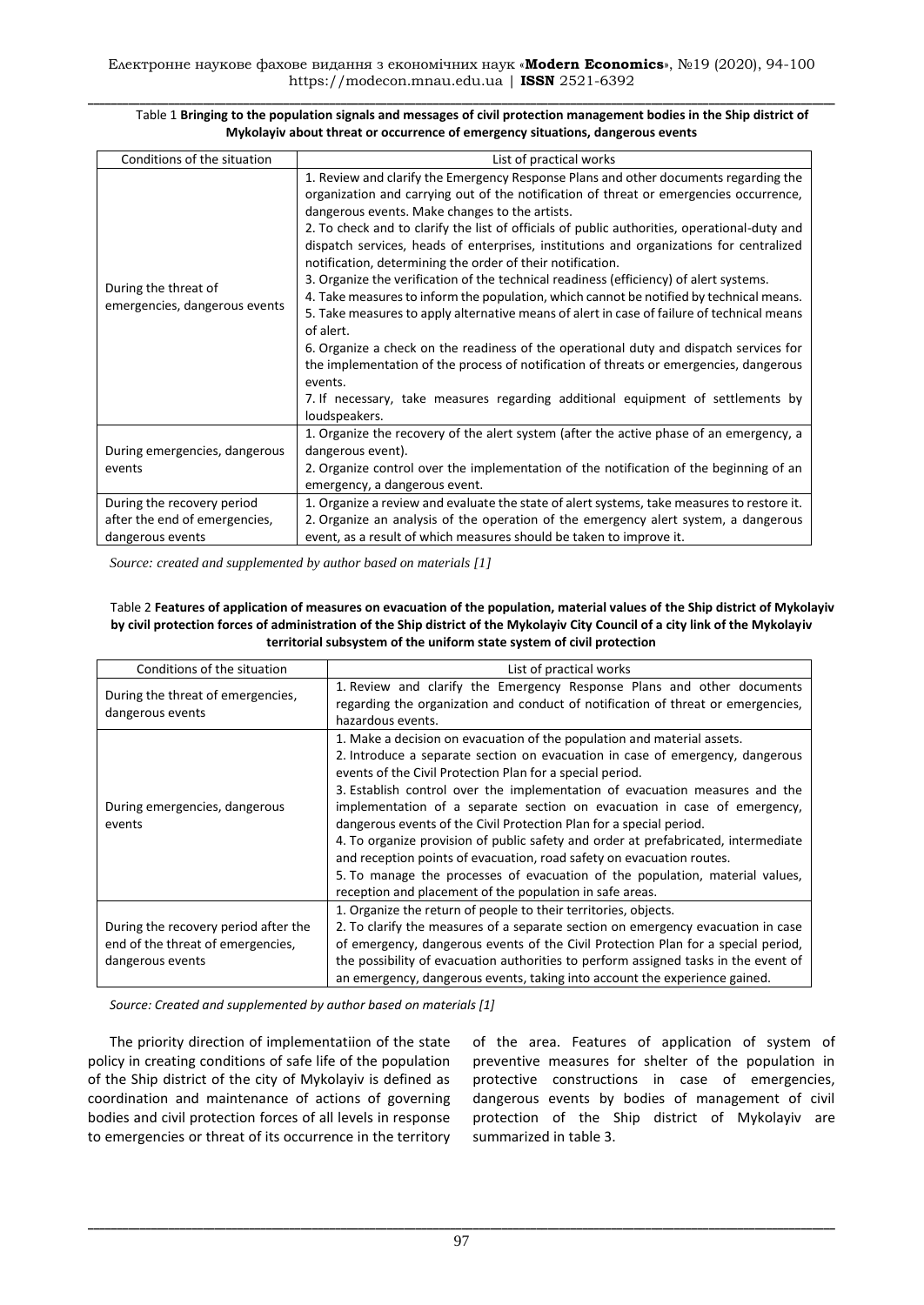| Table 3 Features of application of preventive measures system for shelter of the population in protective constructions in |
|----------------------------------------------------------------------------------------------------------------------------|
| case of emergencies, dangerous events by bodies of management of civil protection in the Ship district of Mykolayiv        |

| Conditions of the                                                                                   | List of practical works                                                                                                                                                                                                                                                                                                                                                                                                                                                                                                                                                                                                                                                                                                                                                                                                                                                                                                                                                                                                                                                                                                                                                                                                                                                                      |
|-----------------------------------------------------------------------------------------------------|----------------------------------------------------------------------------------------------------------------------------------------------------------------------------------------------------------------------------------------------------------------------------------------------------------------------------------------------------------------------------------------------------------------------------------------------------------------------------------------------------------------------------------------------------------------------------------------------------------------------------------------------------------------------------------------------------------------------------------------------------------------------------------------------------------------------------------------------------------------------------------------------------------------------------------------------------------------------------------------------------------------------------------------------------------------------------------------------------------------------------------------------------------------------------------------------------------------------------------------------------------------------------------------------|
| situation                                                                                           |                                                                                                                                                                                                                                                                                                                                                                                                                                                                                                                                                                                                                                                                                                                                                                                                                                                                                                                                                                                                                                                                                                                                                                                                                                                                                              |
| During the threat of<br>emergencies,<br>dangerous events                                            | 1. To organize the readiness of civil protection structures of all types to protect human beings, in<br>particular:<br>a) organize a check on the readiness of civil protection structures for sheltering the population;<br>b) to prepare for the protection of people of dual purpose structures and the simplest shelters:<br>d) provide dual-use storage and facilities with medicines, drinking water and food, hygiene<br>products, dry closets;<br>e) restore unusable civil protection structures and their equipment;<br>e) to decide on the application for the protection of people of the rapidly erecting civil protection<br>structures. In case of a positive decision to take measures for their construction;<br>g) mark civil protection structures with information signs and set direction and distance indicators<br>to the nearest protective structure;<br>g) Organize the distribution of the urban population to the Dual-purpose Buildings Fund, taking<br>into account their capacity.<br>2. Organize with the involvement of the mass media to inform the population about the locations<br>of the civil protection protective structures and the procedure for their concealment, as well as the<br>rules of conduct in civil protection protective structures. |
| During emergencies,<br>dangerous events                                                             | 1. Ensure with the beginning of the active phase of emergencies, dangerous events informing the<br>population about the need for shelter in protective structures.                                                                                                                                                                                                                                                                                                                                                                                                                                                                                                                                                                                                                                                                                                                                                                                                                                                                                                                                                                                                                                                                                                                           |
| During the recovery<br>period after the end<br>of the threat of<br>emergencies,<br>dangerous events | 1. To organize, as necessary, repair and restoration of civil protection structures.<br>2. Organize the study of the work of personnel in the maintenance of civil protection structures<br>and the ability of civil protection structures to protect the public. Take measures to improve the<br>shelter of the population in civil protection structures.                                                                                                                                                                                                                                                                                                                                                                                                                                                                                                                                                                                                                                                                                                                                                                                                                                                                                                                                  |

*Source: created and supplemented by author based on materials [1]*

Features of conducting rescue and other urgent works on elimination of consequences of emergencies, dangerous events by civil protection forces of the Administration of the Ship district of the Mykolayiv City

Council of city communication of the Mykolayiv territorial subsystem of the uniform state civil protection system are summarized in table 4.

Table 4 **Features of carrying out of emergency rescue and other urgent works on liquidation of consequences of emergency situations, dangerous events by civil protection forces of administration of the Ship district of the Mykolayiv city council of a city link of the Mykolayiv territorial subsystem of the uniform state system of civil protection**

| Conditions of the                                         | List of practical works                                                                                                                                                                                                                                                                                                                                                                                                                                                                                                                                                                                                                                                                                                                                                                                                                                                                                                                                                                                                                                                                                                                                                                                              |
|-----------------------------------------------------------|----------------------------------------------------------------------------------------------------------------------------------------------------------------------------------------------------------------------------------------------------------------------------------------------------------------------------------------------------------------------------------------------------------------------------------------------------------------------------------------------------------------------------------------------------------------------------------------------------------------------------------------------------------------------------------------------------------------------------------------------------------------------------------------------------------------------------------------------------------------------------------------------------------------------------------------------------------------------------------------------------------------------------------------------------------------------------------------------------------------------------------------------------------------------------------------------------------------------|
| situation                                                 |                                                                                                                                                                                                                                                                                                                                                                                                                                                                                                                                                                                                                                                                                                                                                                                                                                                                                                                                                                                                                                                                                                                                                                                                                      |
| During the threat of<br>emergencies,<br>dangerous events. | 1. Organize:<br>- clarification of the Emergency Response Plans regarding the involvement of emergency rescue<br>units in carrying out emergency rescue and other urgent work to eliminate the consequences of<br>emergencies, dangerous events, as well as their distribution by areas of responsibility;<br>- introduction of amendments to the administrative documents on the use of emergency rescue<br>units of civil protection (if necessary) and their actions for carrying out emergency rescue and<br>other urgent works;<br>-additional equipment, if necessary, of emergency-rescue formation of civil protection by<br>special and other emergency-rescue equipment;<br>- providing rescuers of emergency rescue units of civil protection by means of personal<br>protection.<br>2. To work out in advance the issue of setting up a special commission for the elimination of the<br>consequences of emergencies, dangerous events, to appoint the head of work on the elimination<br>of the consequences of emergencies. Prepare draft regulatory documents.<br>3. Organize a review of the creation of specialized civil protection services and their readiness to<br>perform the assigned tasks. |
| During emergencies of                                     | 1. Organize the keeping of the conducted emergency and rescue and other urgent works on                                                                                                                                                                                                                                                                                                                                                                                                                                                                                                                                                                                                                                                                                                                                                                                                                                                                                                                                                                                                                                                                                                                              |
| dangerous events.                                         | elimination of consequences of emergencies, dangerous events.                                                                                                                                                                                                                                                                                                                                                                                                                                                                                                                                                                                                                                                                                                                                                                                                                                                                                                                                                                                                                                                                                                                                                        |
| During the recovery                                       | 1. Take measures to inspect the territory where emergency rescue and other urgent work was                                                                                                                                                                                                                                                                                                                                                                                                                                                                                                                                                                                                                                                                                                                                                                                                                                                                                                                                                                                                                                                                                                                           |
| period after an                                           | done to eliminate the consequences of emergencies and dangerous events.                                                                                                                                                                                                                                                                                                                                                                                                                                                                                                                                                                                                                                                                                                                                                                                                                                                                                                                                                                                                                                                                                                                                              |
| emergency, a                                              | 2. Organize the collection and processing of information on the defective or destroyed objects of                                                                                                                                                                                                                                                                                                                                                                                                                                                                                                                                                                                                                                                                                                                                                                                                                                                                                                                                                                                                                                                                                                                    |
| dangerous event.                                          | life support of the population and draw up a plan of priority restoration works on such objects.                                                                                                                                                                                                                                                                                                                                                                                                                                                                                                                                                                                                                                                                                                                                                                                                                                                                                                                                                                                                                                                                                                                     |

*Source: created and supplemented by author based on materials [1]*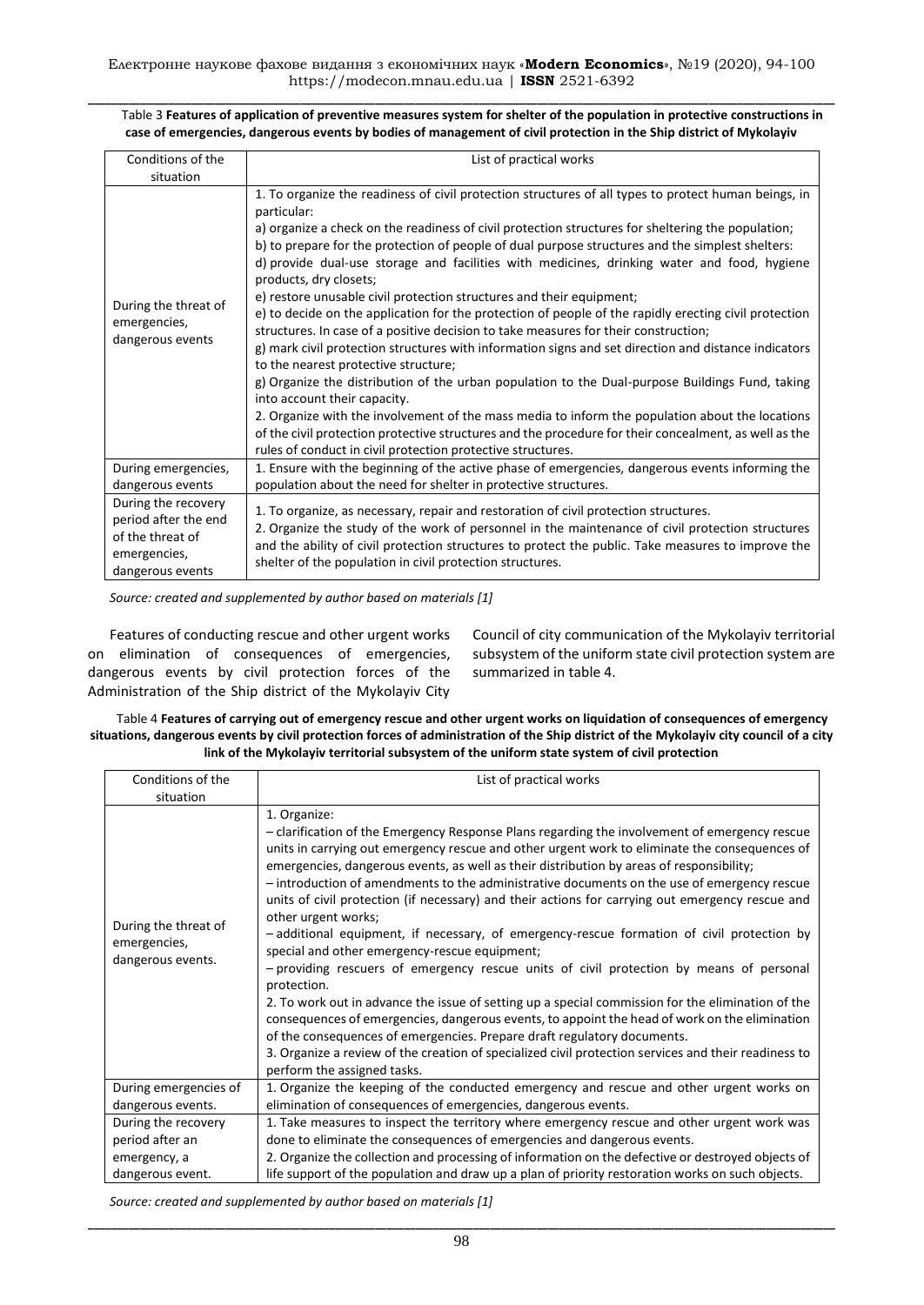**\_\_\_\_\_\_\_\_\_\_\_\_\_\_\_\_\_\_\_\_\_\_\_\_\_\_\_\_\_\_\_\_\_\_\_\_\_\_\_\_\_\_\_\_\_\_\_\_\_\_\_\_\_\_\_\_\_\_\_\_\_\_\_\_\_\_\_\_\_\_\_\_\_\_\_\_\_\_\_\_\_\_\_\_\_\_\_\_\_\_\_\_\_\_\_\_\_\_\_\_\_\_\_\_\_\_\_\_\_\_\_\_\_\_\_\_\_\_\_\_\_\_\_\_\_\_\_\_\_\_** The coordinating bodies in the sphere of realization of the state policy in creation of conditions of safe life activity of the population in the territory of the Ship area are the commission on technogenic-ecological safety and emergencies of the Ship district of Mykolayiv and the sector on emergency situations and civil protection of the population in the Ship area management of situations and civil protection of the population of the Mykolayiv city council which should provide implementation of civil protection measures in the territory of Ship district of Mykolayiv; performance of tasks by bodies of civil protection forces management of administration of the Ship district in the Mykolayiv City Council of city link of the Mykolayiv territorial subsystem of the uniform state civil protection system.

Adopted on October 2, 2012, the Civil Protection Code of Ukraine (the Code), as the only systematic legislative act on civil protection, defined civil protection as a function of the state aimed at protecting the population, territories, environment and property from emergencies. The Code empowers public authorities, local governments, businesses, institutions and organizations, regardless of ownership.

In order to ensure compliance with the requirements of the Civil Protection Code of Ukraine, acts of the President of Ukraine, the Cabinet of Ministers of Ukraine, the Regulations on the Administration of the Ship district of the Mykolayiv City Council, approved by the decision of the Mykolayiv City Council of 23.02.2017 No. 16/32 other administrative documents in the field of civil protection Civil Defense Forces of all levels in response to, or threat of emergencies in the Ship district shall ensure timely implementation of plans for civil protection measures, in particular aimed at protecting the population and territories from emergencies and preventing them from occurring, ensuring man-made and fire safety; the development in the relevant territory of measures aimed at ensuring the sustainable functioning of economic entities in a special period [7].

Among the existing dangers for the Ship district, natural and man-made are the most significant. Due to their persistent nature, they can generate a number of other threats in important areas of the district's livelihood and thus complicate the resolution of acute problems at both regional and local levels [8]. Therefore, the training of civilian authorities and civil defense forces is crucial.

In accordance with the requirements of the Resolution of the Cabinet of Ministers of Ukraine of 26.06.2013 No. 443 "On Approval of the Procedure for Preparation for Action by Appointment of Governing Bodies and Civil Defense Forces", Resolution of the Cabinet of Ministers of Ukraine of 26.06.2013 No. 444 "The Procedure of Exercising Public Emergency Management" training of management and civil protection authorities, training of management personnel and specialists whose activities are connected with the organization and implementation of civil protection measures are constantly organized in the area enterprises, institutions and organizations. This

training is carried out in a network of units of the training and methodological center of civil protection and safety of life in the Mykolayiv region, where functional training in the field of civil protection is conducted [9, 10]. Teachers of the Center are actively involved in the process of advising the heads and deputies of the heads of civil protection of the objects responsible for civil protection issues. Such consultations are provided during scheduled sessions at the Center's structural units.

In addition to theoretical training, the heads and deputies of the heads of civil defense of the objects in the Ship district of the Mykolayiv city had the opportunity to take part in practical actions in the process of conducting trainings of the bodies and forces of civil protection of the territorial subsystem of the unified state system of civil defense, command-staff exercises and trainings, civil exercises on civil protection. So, for example, this year representatives of the district objects took part during training of management bodies and civil protection forces on actions in case of emergencies at LLC "Mykolayiv Alumina Plant" and during training of control bodies and civil protection forces of the local unit of the territorial subsystem of the uniform state system of civil protection in the Mykolayiv district concerning actions in case of emergencies on bases of storage (warehouses) of fireexplosive materials which are located in Ship district.

The mechanism of public administration allows to implement specific directions of public policy, in accordance with the spheres of public activity. It should be noted that the executive and local self-government bodies of the Ship District are constantly carrying out measures aimed at the implementation of state policy in the field of protection of the population and territories from emergency situations of technogenic and natural character, creating the proper conditions for safe life of the population [11].

One of the important mechanisms of public administration is considered to be a legal mechanism consisting of a set of legal means by which the behavior of subjects of public relations is brought into compliance with the requirements and permits contained in the rules of law [12]. This is a necessary condition for the functioning of the activity of state authorities of the Ship district in Mykolayiv. It is the state, as an apparatus of power, which forms the legal space through which state policy is implemented in the sphere of ensuring the functioning of the state system for prevention and response to emergencies; ensuring the safety of the population and the environment, preventing and eliminating emergencies; increase the stability of the operation of objects in emergency situations; logistical and financial support, creation of emergency reserve funds; state supervision and control over the implementation of measures to ensure the safety of the population and territories from natural and man-made disasters and catastrophes.

**Conclusions**. Thus, the development and application of these and other types of public administration